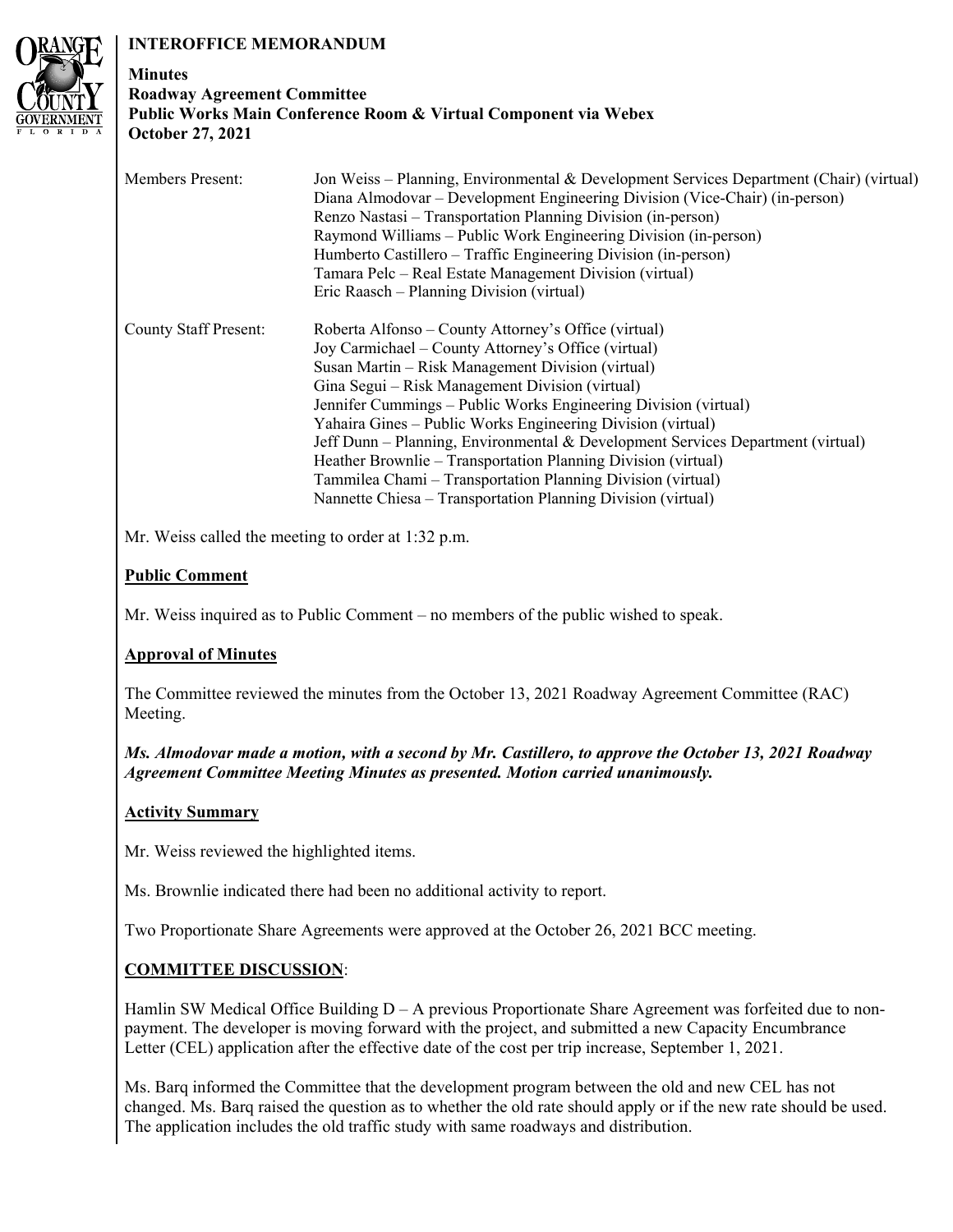Roadway Agreement Committee – Meeting Minutes October 27, 2021 Page 2

Ms. Alfonso stated that if the prop-share expired the applicant will have to restart the process, and asked if Staff had re-reviewed the project.

Mr. Willard explained the delay in development was due to a delay in signing the lease on part of the tenant and agreed to incorporate the new rate.

Ms. Barq will revise her CMS denial determination and recalculate the cost per trip using the new rates and provide updated cost sheets to applicant.

Mr. Willard will return to the Committee in the future with an amendment to the proportionate share agreement or an entirely new agreement.

## **RAC CONSENT AGENDA ITEM:**

#### **Beachline Commerce Proportionate Share Agreement**

Road Affected: John Young Parkway, Orange Blossom Trail & Taft-Vineland Road Present: Sarah Davenport (virtual) Previous RAC: None County Staff Present: Mirna Barq

## **Foothills of Mount Dora Phase 4 Proportionate Share Agreement**

Road Affected: Orange Blossom Trail Present: Sarah Davenport (virtual) Previous RAC: None County Staff Present: Mirna Barq

*Mr. Williams made a motion, with a second by Mr. Castillero, to approve the Proportionate Share Agreements for Beachline Commerce and Foothills of Mount Dora Phase 4 as presented. Motion carried unanimously.* 

## **RAC NON-CONSENT AGENDA ITEM:**

#### **Miller's Ale House (Hamlin) Share Agreement**

Road Affected: Avalon Park/CR 545 Present: Jim Willard (virtual) Previous RAC: None County Staff Present: Mirna Barq

Ms. Brownlie informed the Committee this is a non-standard template proportionate share which has been prereviewed by the Committee. Funds to be applied into the Town Center West (Silverleaf) Road Network Agreement.

*Mr. Nastasi made a motion, with a second by Ms. Almodovar, to approve the Proportionate Share Agreement for Miller's Ale House (Hamlin) as presented. Motion carried unanimously.* 

## **RAC NON-CONSENT AGENDA ITEM:**

## **Avalon Groves PD – South Parcel Right of Way Agreement**

Road Affected: Avalon Park Present: Jonathan Huels (virtual) Previous RAC: None

Mr. Huels is seeking December 14<sup>th</sup> BCC Consent Agenda for a straightforward Right of Way Agreement to convey right of way for Avalon Road.

Mr. Sanders provided an update on the RCA study for this portion of Avalon Road and the legal & sketches match what is needed.